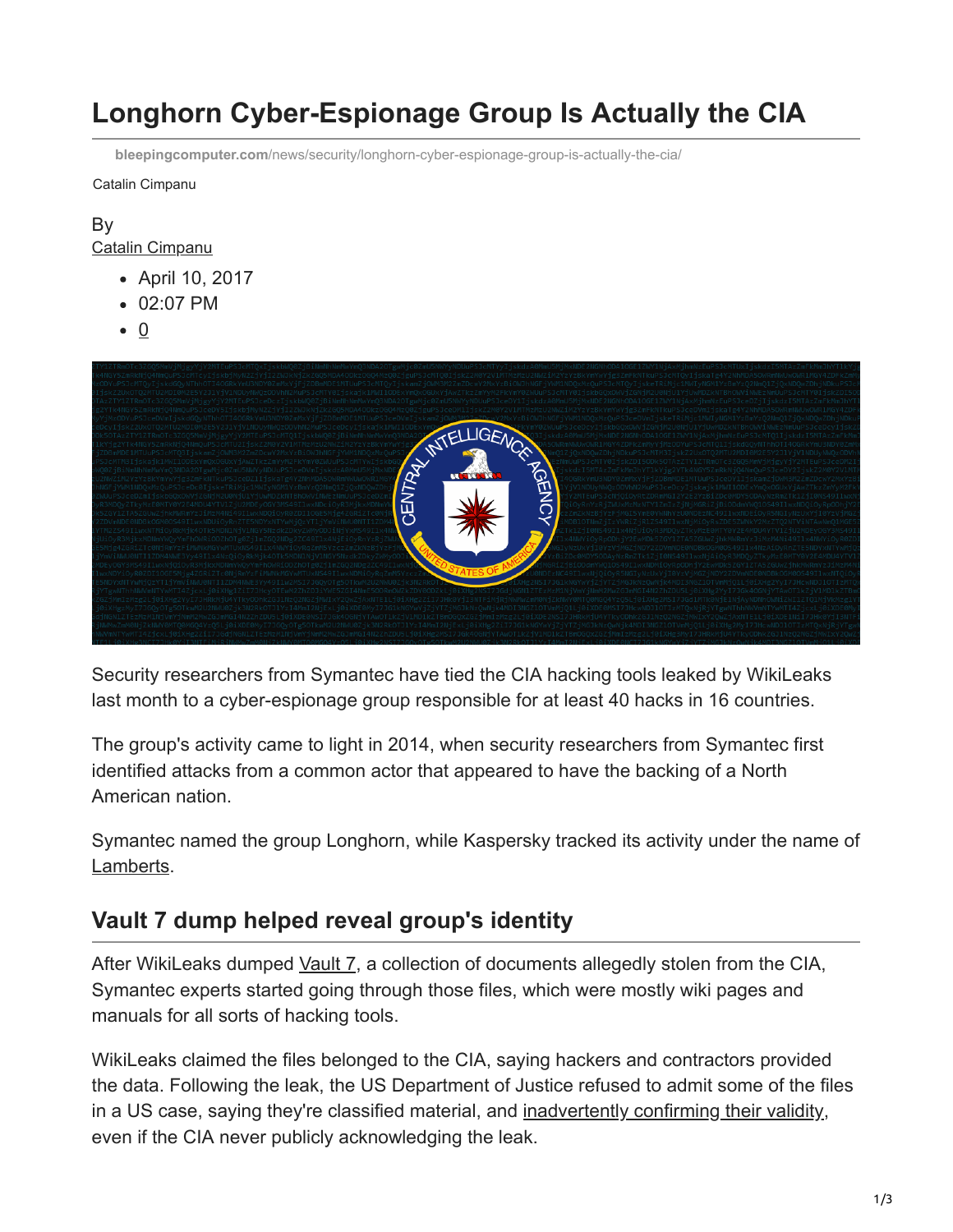### **Many clues support Symantec's findings**

Now, following an analysis of the WikiLeaks Vault 7 documents, US cyber-security firm Symantec is sure the documents describe the modus operandi and some of the tools of the Longhorn cyber-espionage group, which they first discovered in 2014, and tracked its activity back to 2007.

The tools used by Longhorn closely follow development timelines and technical specifications laid out in documents disclosed by WikiLeaks. The Longhorn group shares some of the same cryptographic protocols specified in the Vault 7 documents, in addition to following leaked guidelines on tactics to avoid detection. Given the close similarities between the tools and techniques, there can be little doubt that Longhorn's activities and the Vault 7 documents are the work of the same group.

To sustain its conclusions, Symantec details its [findings](https://www.symantec.com/connect/blogs/longhorn-tools-used-cyberespionage-group-linked-vault-7):

A trojan detected by Symantec as Trojan.Corentry has all the features of the Fluxwire tool contained in the Vault 7 dump. The Fluxwire changelog closely matches the timeline when Symantec detected new features in Corentry samples.

Up until 2014, the CIA used GCC to compile Fluxwire samples, and then switched to MSVC, a detail also observed with Corentry samples.

Early Corentry samples contained a reference to the file path for the Fluxwire program database (PDB) file, linking Corentry with Fluxwire.

The CIA Fire and Forget tool, used for the user-mode injection of a payload called Archangel resembles the modus operandi of a trojan Symantec detected as Backdoor.Plexor.

The way the CIA used cryptography for its tools matches how the Longhorn group operated:

- inner cryptography within SSL to prevent man-in-the-middle (MITM) attacks
- key exchange once per connection
- use of AES with a 32-bit key

Other Vault 7 operational manuals describe attack techniques also used by the Longhorn group:

- use of the Real-time Transport Protocol (RTP) as a means of command and control (C&C) communications

- usage of wipe-on-use as standard practice
- in-memory string deobfuscation
- use of a unique deployment-time key for string obfuscation
- use of secure erase protocols involving renaming and overwriting
- usage of a single domain and IP address combination per target for the C&C server

## **CIA accidentally hacked a computer in the US**